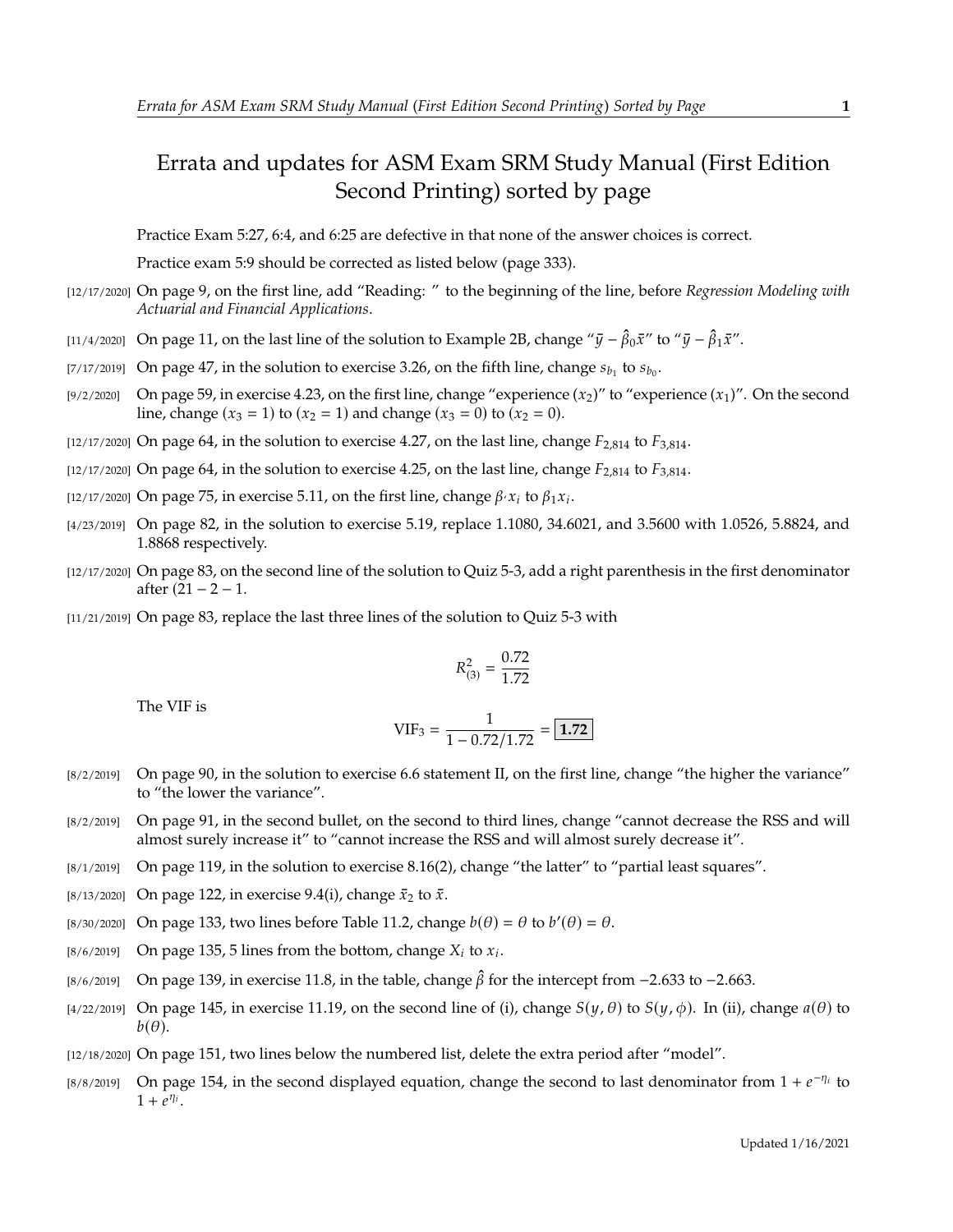- [8/30/2019] On page 157, on the third line after "Cumulative logit and proportional odds models", change  $Pr(Y \leq j)$ to  $Pr(Y \leq m)$ .
- [9/7/2020] On page 167, in the box before exercise 12.26, on the displayed line, replace the left side with ln  $\frac{\sum_{i \leq j} \hat{\pi}_i}{\sigma}$  $\frac{1}{1-\sum_{i\leq j}\hat{\pi}_i}$ .
- [12/19/2020] On page 169, in exercise 12.33, on the second line, change  $x_j$  to  $x_i$ .

<sup>[6/16/2020]</sup> On page 178, in exercise 13.1, the last four lines of the table should be:

| Family size |       |
|-------------|-------|
| $1$ or $2$  | 0.000 |
| 3 or 4      | 0.137 |
| 5 or more   | 0.355 |
|             |       |

[8/13/2019] On page 184, in the solution to exercise 13.4, replace the last sentence with Thus the systematic component for males is the systematic component for females minus <sup>−</sup>1.<sup>200</sup> <sup>+</sup>  $0.012(60) = -0.48$ , and the ratio we want is  $e^{0.48} = \boxed{1.6161}$ .

[5/3/2019] On page 185, replace the solution to exercise 13.12 with

The systematic component is

$$
1.5 + 0.4(0.5) + 0.2(0.7) = 1.84
$$

The Poisson mean is  $e^{1.84} = 6.296538$ . We multiply the Poisson probabilities by

$$
\frac{1 - \pi_0}{1 - e^{-\mu_i}} = \frac{1 - 0.25}{1 - e^{-6.296538}} = 0.751385
$$

The probability of 2 is

$$
Pr(y_i = 2) = \frac{1 - \pi_0}{1 - e^{-\mu_i}} e^{-\mu_i} \frac{\mu_i^2}{2} = 0.751385 e^{-6.296538} \frac{6.296538^2}{2} = 0.027446
$$

[9/9/2020] On page 192, in equation (14.15), add a pair of parentheses to the denominator so that it is  $1-(\exp(l_0/n))^2$ .

[9/9/2020] On page 194, in equation (14.15), add a pair of parentheses to the denominator so that it is  $1-(\exp(l_0/n))^2$ .

 $[8/15/2019]$  On page 197, in exercise 14.10(D), change "All by III" to "All but III".

[10/29/2019] On page 207, in the solution to exercise 14.30, change the last 4 lines to

With  $\hat{y}_i = y_i$ ,

$$
l_{\text{max}} = -\ln(1 \cdot 2 \cdot 3 \cdot 4 \cdot 5) - 5 = -9.7875
$$

The pseudo- $R^2$  statistic is

$$
\frac{10.4931 - 10.0002}{10.4931 - 9.7875} = \boxed{0.6985}
$$

[10/29/2019] On page 207, in the solution to exercise 14.33, change the final answer <sup>−</sup>0.<sup>44548</sup> to <sup>−</sup>0.63000.  $[8/18/2019]$  On page 213, in the solution to Example 15C, on the fifth line, change  $XY$  to  $X$ :

$$
4.5 < X < 6Y = 50
$$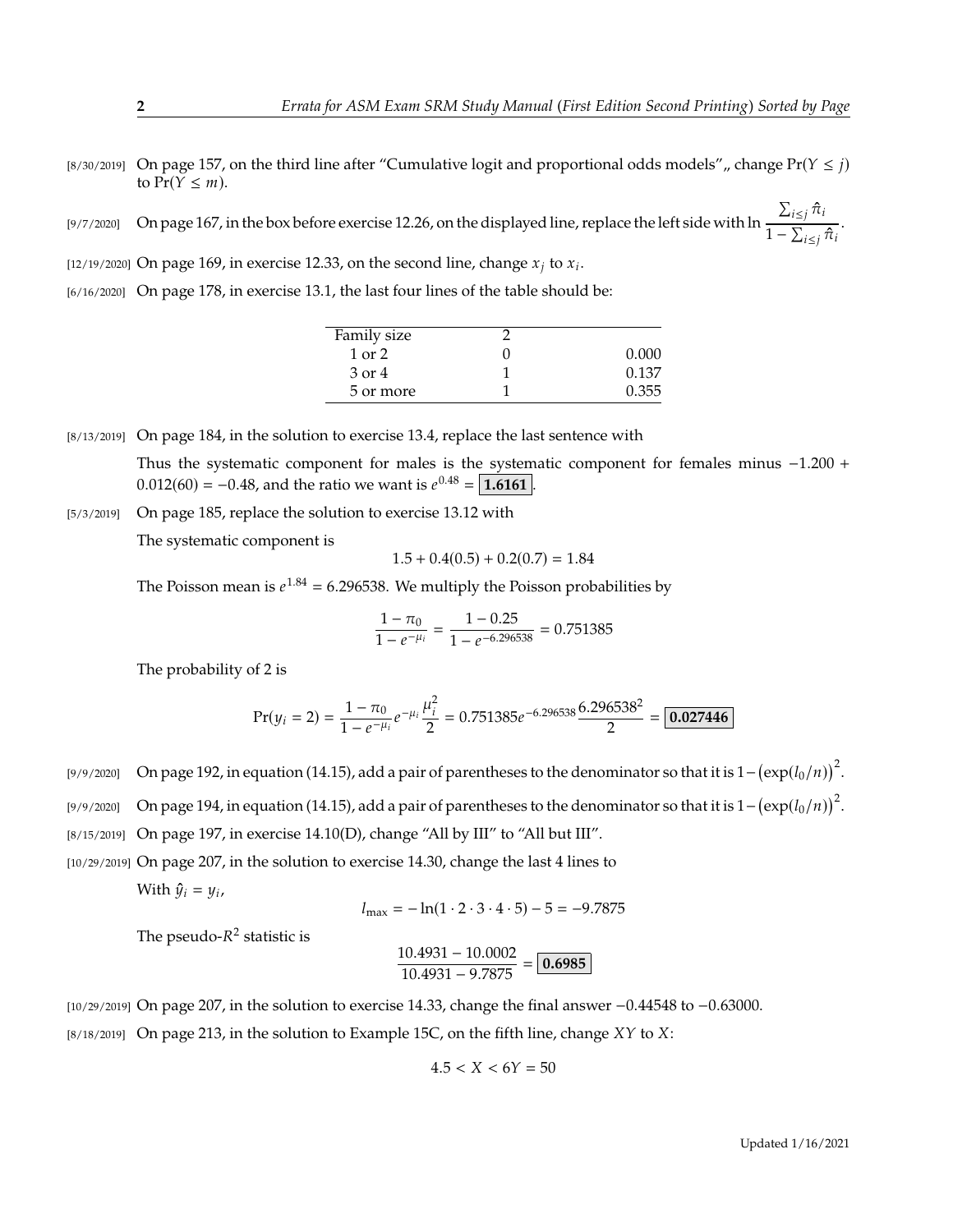[8/13/2019] On page 222, in formula (16.5), insert a 2 before the fraction:

Residual mean deviance = 
$$
-2\left(\frac{\sum_m \sum_k n_{mk} \ln \hat{p}_{mk}}{n - |T|}\right)
$$

- [8/20/2019] On page 223, one line below the only displayed line on the page, change  $f^{*b}(x)$  to  $\hat{f}^{*b}(x)$  (add a hat on top of the f) of the  $f$ ).
- [8/20/2019] On page 224, on the first line of step 1 of the algorithm (the line after "The algorithm works as follows:"), delete "be".
- $[4/22/2019]$  On page 226, in Table 16.2, on the line for k-fold CV, reverse the two arrows; bias should have the down arrow, variance should have the up arrow.
- [5/8/2019] On page 235, in the paragraph before Section 17.2, on the first line, change "minimizes" to "maximizes". On the third line, change "minimize" to "maximize".
- [5/16/2019] On page 236, on the third line, change  $x_{20}$  to  $p_{20}$ .
- [8/29/2019] On page 238, in Table 17.1, on the eighth line, the one starting with "1.", change  $\sum_{i=1}^{p} \sigma_{jm}^2$  to  $\sum_{j=1}^{p} \phi_{jm}^2$ .

[12/20/2020] On page 242, in the solution to exercise 17.7, replace the second paragraph with

Abigael has a negative score from the first component. But we cannot tell whether that is because she purchases more food than the average customer or because she purchases less clothes, linen, ana appliances than the average customer. We cannot conclude II.

[8/30/2019] On page 251, in Figure 18.4, in the table, replace the lines for Sequence 4 and 5 with

| Sequence | Link             | <b>Distance</b> |
|----------|------------------|-----------------|
|          | ${9}$ - ${8,10}$ | 4.924           |
|          | ${5}$ -{8,9,10}  | 7.008           |

In other words, interchange 5 and 9.

- [12/20/2020] On page 264, on the fourth line of Section 19.6, change "(excess of forecast over actual)  $e_t = \hat{y}_t y_t$ " to "(excess of actual over forecast)  $e_t = y_t - \hat{y}_t$ ".
- [11/18/2019] On pages 264–265 in each of the five formulas in Section 19.6, change the lower limit of the summation from  $t = T_1$  to  $t = T_1 + 1$ .
- [9/1/2019] On page 268, in exercise 19.15, on the second line, replace  $\mu_c \neq 0$  with  $\mu_c > 0$ .
- [8/10/2020] On page 277, in the solution to exercise 20.4, every  $t-20$  should be  $t$ , and the final answer is 5. Replace the solution with

The mean of the series is 50 and the current value  $y_{20} = 60$ , which is 10 higher than the mean. In the forecast of an AR(1) series, each excess of a term over the mean is  $\beta_1$  times the excess of the previous term over the mean. Here,  $\beta_1 = 0.75$ . We want the t such that  $y_t = 53$ , an excess of 3 over the mean, so we want  $10(0.75<sup>t</sup>) < 3$ . Solving for  $t$ ,

$$
10(0.75^{t}) < 3
$$
  
\n
$$
0.75^{t} < 0.3
$$
  
\n
$$
t \ln 0.75 < \ln 0.3
$$
  
\n
$$
t > \frac{\ln 0.3}{\ln 0.75} = 4.185
$$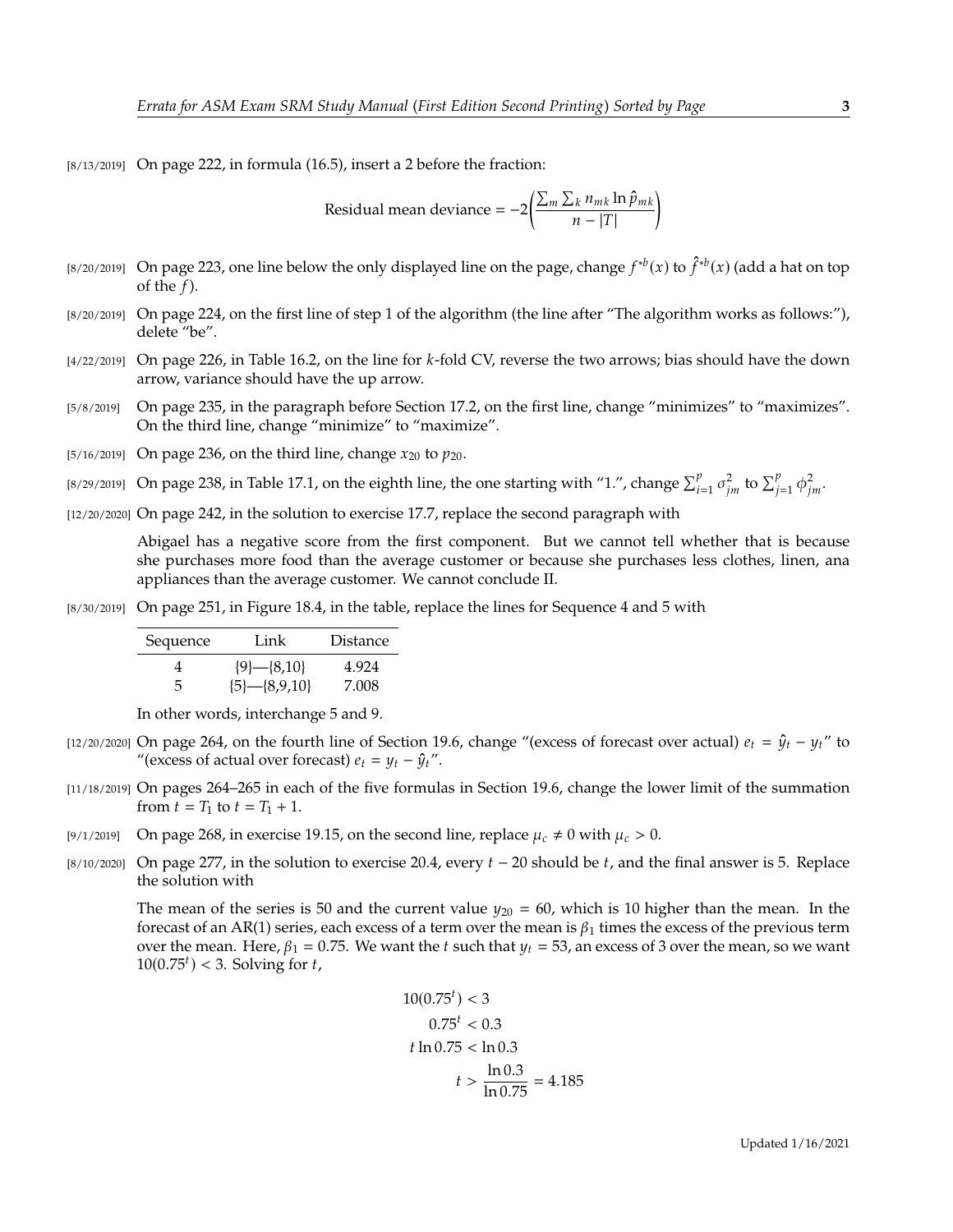The smallest *t* with  $\hat{y}_{20+t} < 53$  is  $\boxed{5}$ .

[12/20/2020] On page 281, on the ninth line under "Seasonal exponential smoothing", change  $\sum_{j=1}^{5B} S_t$  to  $\sum_{t=1}^{5B} S_t$ .

[12/20/2020] On page 285, in exercise 21.11, change the  $n$  subscripts in  $y_n$ ,  $b_{0,n-1}$ , and  $b_{1,n-1}$  to  $T$ .

[12/20/2020] On page 285, in exercise 21.15(ii), change  $Var(w)$  to  $w$ .

[9/1/2019] On page 271, replace the solution to Example 20A with

First calculate  $r_1$ . The mean of the six terms is 45. After subtracting 45 from each term, the remainders of the time series terms are  $\{10, -10, 7, -5, 1, -3\}$ . The autocorrelation at lag 1 is

$$
r_1 = \frac{(10)(-10) + (-10)(7) + (7)(-5) + (-5)(1) + (1)(-3)}{10^2 + (-10)^2 + 7^2 + (-5)^2 + 1^2 + (-3)^2} = -0.75
$$

Then  $\hat{\beta}_0 = 45 + 0.75(45) = 78.75$ . The estimated values of the time series are  $\hat{y}_t = 78.75 - 0.75y_{t-1}$ , and the error is error is

$$
\varepsilon_i = \hat{y}_t - y_t = 78.75 - y_t - 0.75y_{t-1}
$$

We cannot calculate  $\hat{\psi}_1$ , so we can't calculate the first error. The other errors are 2.5, 0.5, -0.25, 2.75, and <sup>2</sup>.25. The mean error is 1.55. The variance of the error is

$$
\frac{1}{6-3}\left((2.5-1.55)^2 + (0.5-1.55)^2 + (-0.25-1.55)^2 + (2.75-1.55)^2 + (2.25-1.55)^2\right) = \boxed{2.391667}
$$

- [12/20/2020] On page 287, in the solution to exercise 21.11, change the *n* subscripts in  $b_{0,n}$  and  $b_{1,n}$  to *T*.
- [12/20/2020] On page 288, in the solution to exercise 21.15, change  $Var(w)$  to  $w$ .
- [11/13/2020] On page 323, in question 9, assume that the means of the 4 variables are 0.
- [12/20/2020] On page 333, in question 9, on the third line, change  $\phi_{ii}$  to  $\phi_{ii}$ .
- $[12/20/2020]$  On page 344, in question 15, on the first line, put parentheses around 75,41:  $\{(75,41)\}\$ . On the last line before the answer choices, put parentheses around 60,22: {(60,22)}.
- [1/16/2021] On page 357, in the solution to question 33, change II and III to:
	- 2. All we know is that when the clusters were  $\{1\}$ ,  $\{2\}$ ,  $\{3\}$ ,  $\{4\}$ , and  $\{5,6,7\}$ ,  $\{4\}$  was fused with  $\{5,6,7\}$ . So {4} is closer to the centroid of {5,6,7} than {3} is, and {4} is closer to the centroid of {5,6,7} then it is to  $\{3\}$ . None of these imply II.  $\times$
	- 3. All we know is that  $\{3\}$  is closer to the centroid of  $\{4,5,6,7\}$  than  $\{1\}$  is to  $\{2\}$ , since it was fused first. That doesn't imply III.  $\times$

[12/20/2020] On page 370, replace the solution to question 12 with

I can be deduced. Bob may have sold a lot of life insurance but very little health and dental. It is not clear whether Sue sold a lot of dental insurance or had a high first principal component score because she sold a lot of life or health insurance. **(E)**

[5/8/2019] On page 378, in the solution to question 27, replace the last line with

$$
\frac{3.1371}{\sqrt{3.1371^2 + 28 - (2 + 1)}} = \boxed{0.5315}
$$

None of the answer choices is correct.